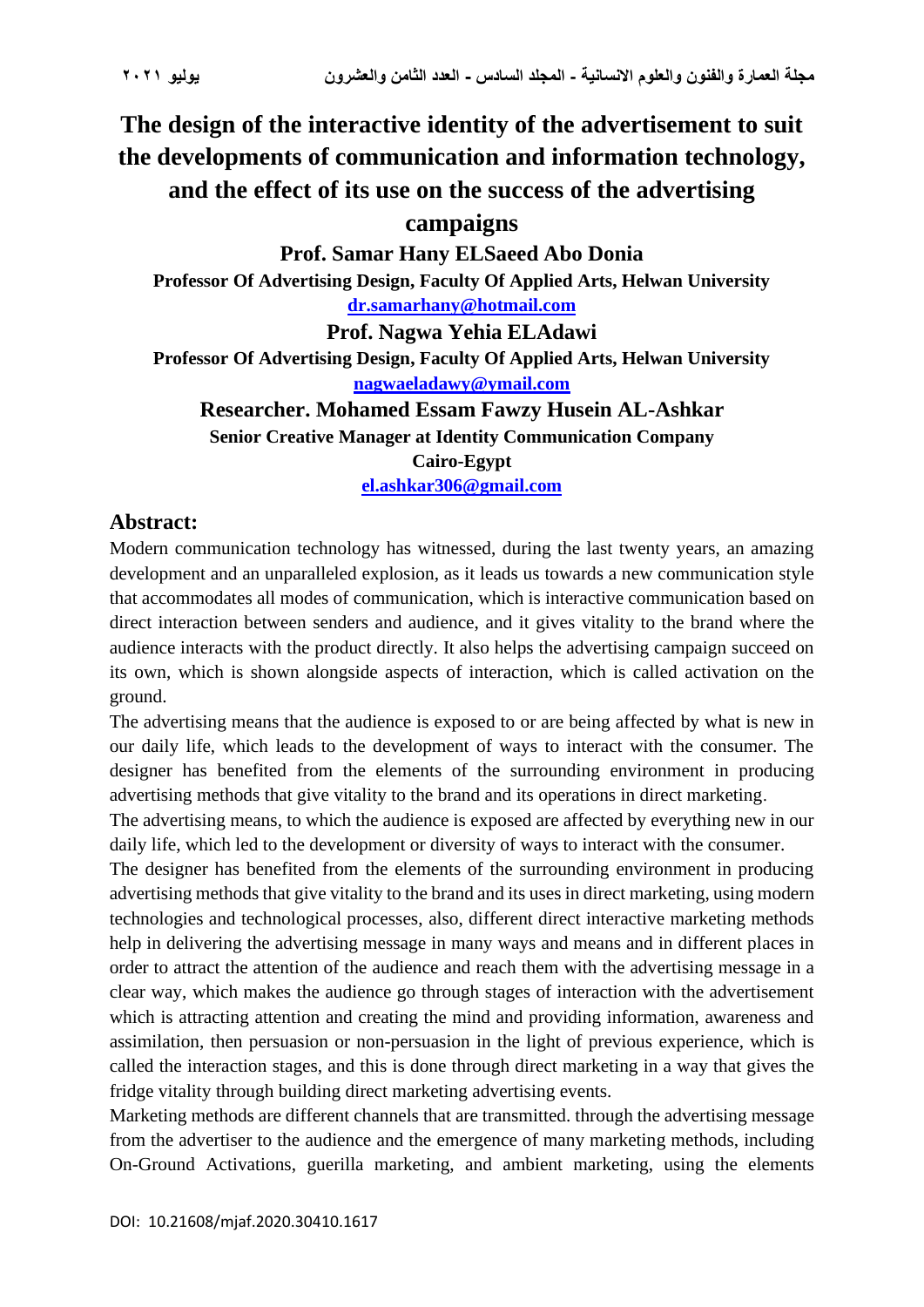surrounding the audience in all places in which he is from public places, marketing places, practical and educational places and using them in an innovative and unconventional way to deliver the advertising message to the audience with the use of modern technologies in advertising and marketing.

### **Keywords:**

Interactive communication - Direct Marketing - Marketing communication - Engagement marketing - On-Ground Activation.

#### Introduction:

 Modern communication technology is still in a development that is difficult to know its end, not even foreseeing a future. It leads us towards a new communication style that accommodates all modes of communication, which is interactive communication based on free and direct interaction between senders and audiences, which gives vitality to the brand where the audience interacts and rubs the product in a direct way, it also helps the success of the advertising campaign on its own, by building direct interactive events between the product and directly without the mediator, which shows an aspect of the interaction, which is called On-Ground Activations.

It is divided into many interactive ways and means, whether printed, stereoscopic, or dependent on virtual reality VR, or even the interaction of people with each other, it is one of the most important means for the success of any product, due to the consumer's direct contact with the product without restrictions or an intermediary, so the consumer begins to be attracted to the product so he The human instinct to interact. This positively affects the echo review towards the product, which tends to more than the competing product, because it interacted with the product without restrictions and in a direct way .

 And with the development of time, there are many similar products and competition, which increased the intensity of competition between the producing companies, which led to the tendency of designers to use new methods and interactive methods to attract the attention of the audience, making it to get inclined to a specific product, preferring it from other similar products, and this occurs through interactive marketing methods. Direct multiple directions and attributes to reach the audience in most of the places they visit from the shopping and work places and educational and recreational places through the events they live in their life from the occasions so they find the product present with them at every stage of their life, which captures their attention and creates sensitivity and they become attracted to the product.

In addition, with different commodities, it became necessary to find a strong relationship between individuals and institutions. The most successful brands are the ones that relate to the consumer beyond buying and selling by creating a mutual interactive relationship that gives the product vitality to gain the loyalty of the consumer and the acquisition of his/her attention. Here comes the role of interactive marketing strategies, the development, the tremendous technology and the changes that resulted from it affected the various means of advertising, making the audience an interactive participant in the advertisement itself, and this led to a major shift in the marketing culture, and new marketing methods emerged, including interactive, non-interactive, direct and indirect. The audience seeks new ways to share information about products, brands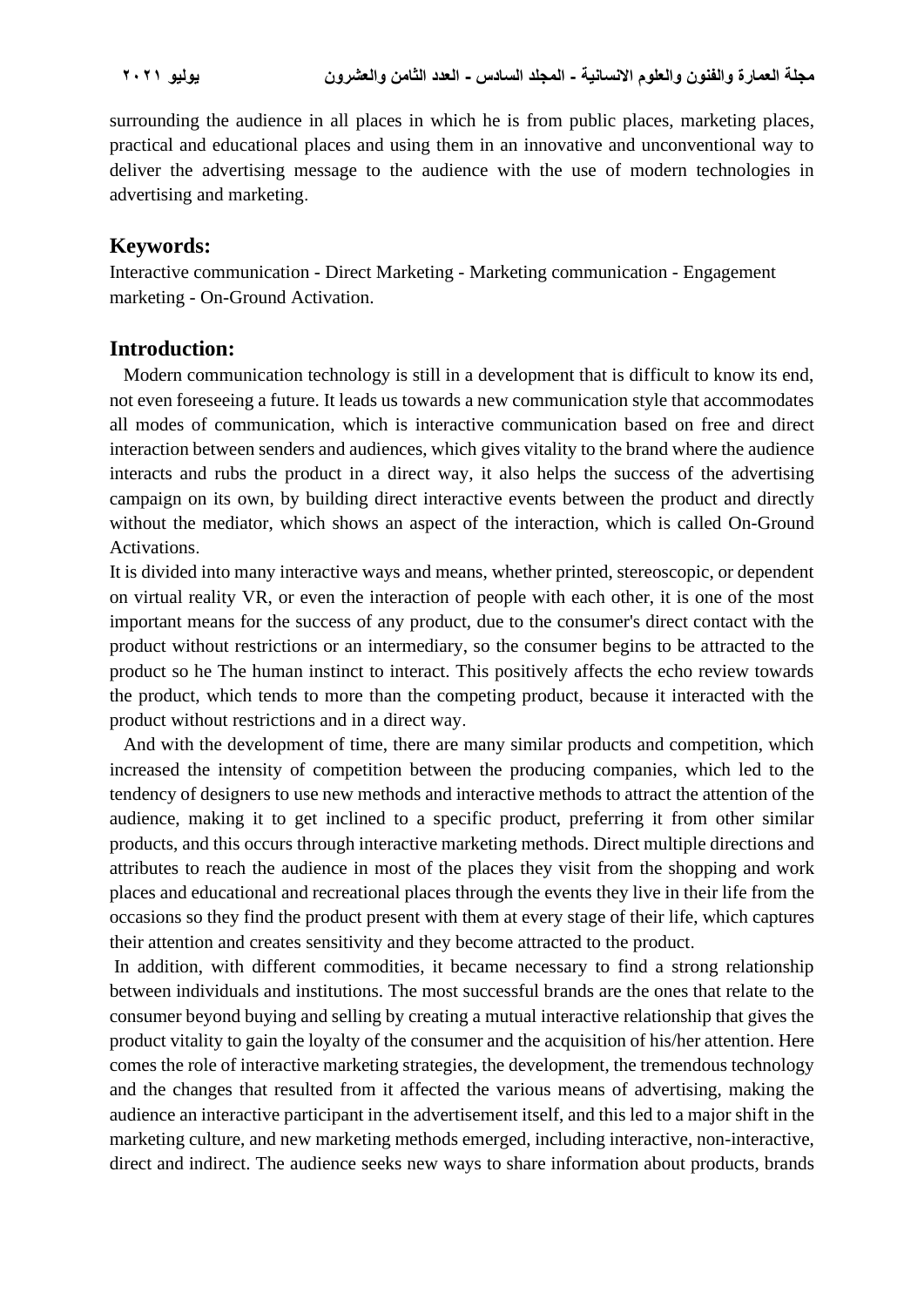and services, while seeking advertisers find a new marketing method to achieve their goals, as institutions offer new services, new products and new brands, but the audience is the unit who lends them vitality through new, different and innovative interactive marketing strategies that are concerned with the interaction between the audience and the brand, as interactive marketing strategies have become the favorite for the audience who are attracted to the product .

#### **Research problem:**

1. Can the brand be dynamic by building interactive advertising events ?

2. How can the Engagement between the audience and the brand be strengthened for the success of marketing campaigns by building interactive advertising events ?

3. How can integration between the printed advertising media be achieved through the use of more than one effective advertising medium to achieve communication objectives?

#### **The importance of the problem :**

1. Clarify the importance of introducing the audience as a primary and major component of the advertising campaign, introducing the product to the audience's life, and stopping the daily and life situations.

2. The importance of using everything surrounding the audience and benefiting from it in the process of building direct interactive advertising events.

#### **Research aims:**

1. Finding different, innovative and interactive ways to integrate the audience in the brand's marketing process to give it vitality.

2. The importance of setting the target consumer study as an essential element in the product advertising process .

3. Highlighting ambient advertising -On-Ground Activation - Direct Marketing after its recent success in Egypt and achieving impressive results.

#### **Research hypotheses:**

The research assumes that....

1. Use direct interactive marketing strategies, and integrate the audience into this process so that they become advertisers and audience that positively impacts the success of advertising campaigns and earns the audience's loyalty to the product from other campaigns for competing similar products.

2. Achieving integration between the printed advertising media through the use of more than one advertising medium in the campaign, while directing each medium to the appropriate audience, which increases the effectiveness of the campaign's effect in achieving its communication goals.

**Search limits:**

**Time limits:** from 2017 to 2020.

**Spatial limits:** Local ad samples on the applied side in the Arab Republic of Egypt.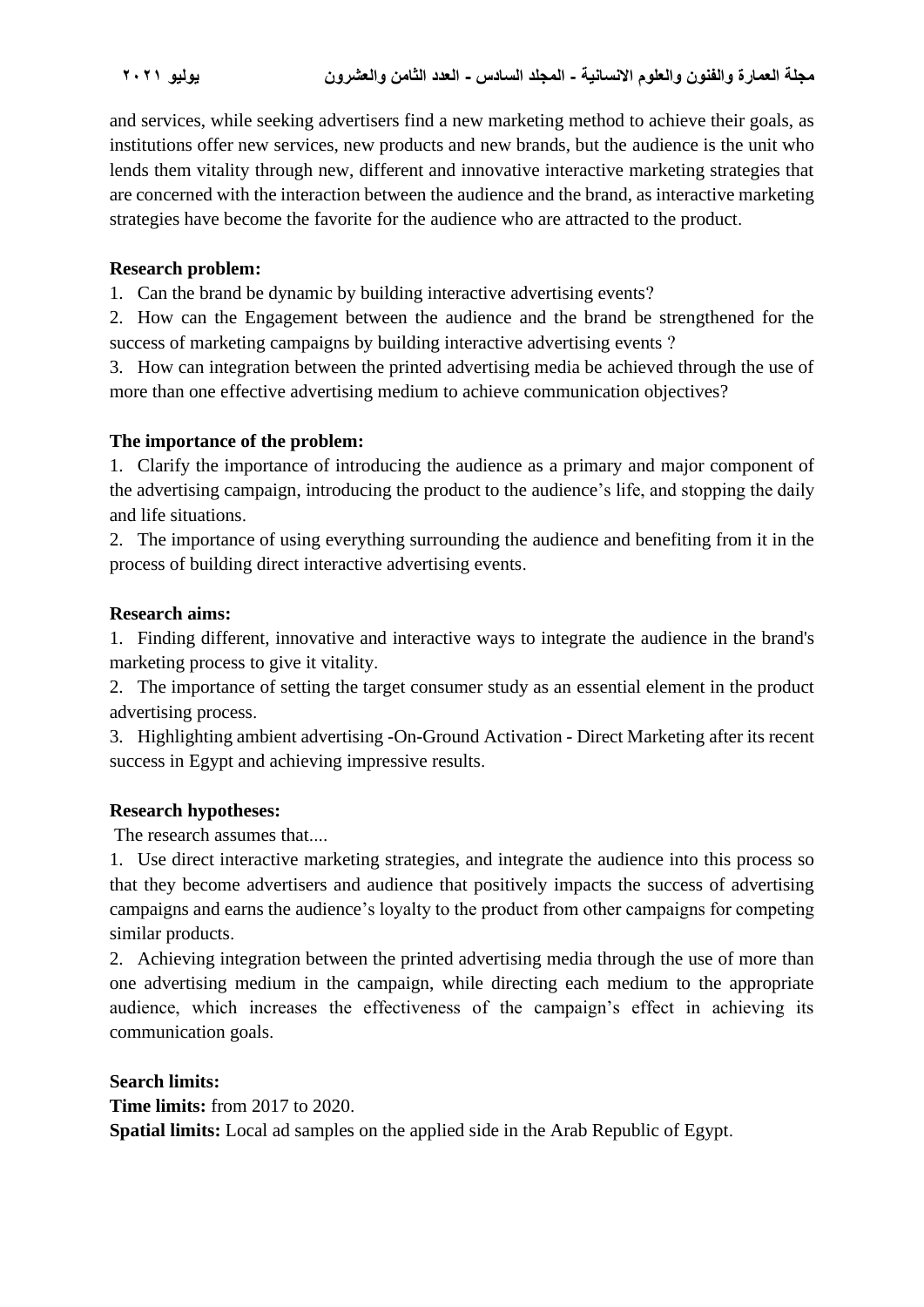## **Research Methodology :**

**A-Descriptive approach to the theoretical framework for research:** the importance of the interactive side in advertising campaigns

**B - Analytical approach to the scientific framework of research:** for an advertising model based on the interactive side in the various campaigns to study the mechanism of merging between multimedia .

## **Search related terms :**

• **Engagement marketing:** Is to use strategic and thoughtful content to engage people and create meaningful interactions over time. Where every modern marketing official needs to cut a lot of noise and communicate with potential clients in a meaningful way. This is not just a new marketing strategy, it is a new way of thinking about how the brand communicates with the audience.

• **Interactive communication :** The type of communication in which the people dealing with the communication process (senders and receivers) are interchangeable during the communication process. It is generally assumed that interaction occurs in "person-to-person" communication, but it can also occur in intermediate communication (for example, by sending and receiving messages). The reaction is stimulated by the use of new technologies.

• **On-Ground marketing:** It is one of the direct marketing methods that directly contact the audience without an intermediary and is not networked, i.e. on the ground in the streets, public places and marketing places such as malls and recreational and educational places as well, so as to attract the attention of the audience and provoke the instinct of his/her interaction through advertising the product through interactive marketing events to connect a specific advertising message, which the audience tends to more than similar products.

#### **Interactive communication mechanisms:**

## **(Attracting Attention**- **Perception**- **Direction**- **Response**)

## **Interactive design elements**

## **(People-Activities-Context-Technology)**

## **Features of interactive advertising:**

More effective than other traditional advertising methods, which enhances the chances of absorbing the recipient's advertising material, in order to enable interactive posting and provide recipients with more information about the product.

The ability to know the success of advertising campaigns on a daily basis, and thus the ability to change the ad's path and its way to raise revenue.

The ability to direct the advertisement to the appropriate recipient, through the confrontational advertising campaign, according to age, geographic or job segments.

The presence of the advertisement repeatedly and in front of the recipient's eye, which entrenches the mind of the recipient.

Low electronic advertising cost compared to other advertising methods such as television and newspapers.

The possibility of harnessing design techniques to allow the advertiser to publish the ad in changeable forms and innovative methods.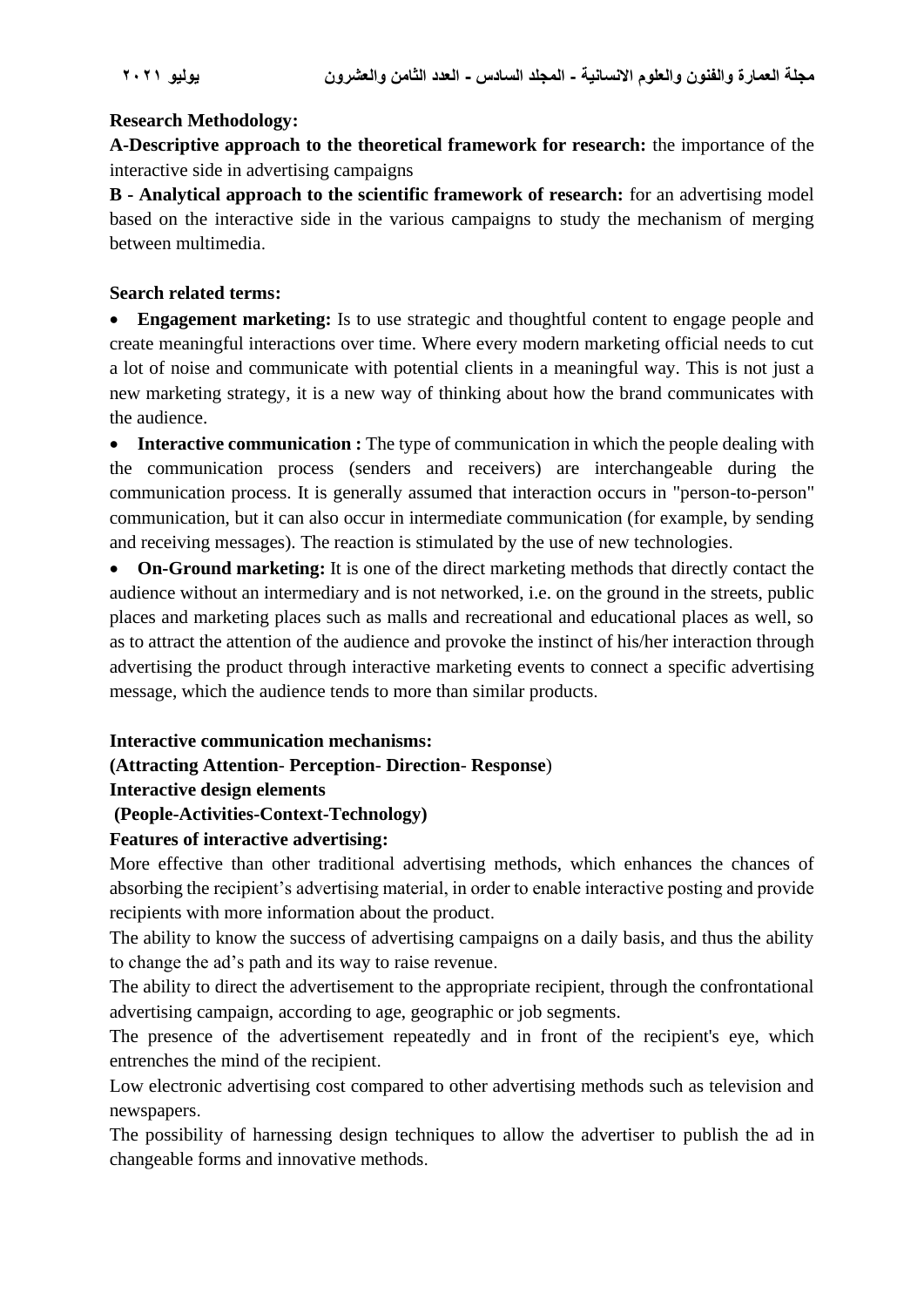The ability to communicate more information about the product, its details, its price and how to obtain it.

### **Research results:**

1. Interactive advertising campaigns achieve constant communication with audience, and help to attract and trust new audience.

2. Bringing advertising campaigns to life helps the audience greatly enjoy the product and comprehend the message.

3. Be aware of the reactions of the audience at the same time of the campaign directly without an intermediary, which helps the company to change the course of the campaign in a rapid manner if it finds a negative echo returned to the campaign.

4. Interactive advertising campaigns help you understand the audience and his/her needs in a prompt and correct manner.

5. Bringing the brand vitality to the delivery of the advertising message in many interactive ways, whether through the Online Websites or through direct interaction with the audience on the ground based on the target group, and the presence of the product repeatedly in the eyes of the audience.

6. The more the campaign relies on interactivity and vitality, the better the campaign will achieve the desired goal.

7. Egyptian models enjoy creativity in implementation and ideas in proportion to the surrounding environment.

8. Converting the audience from a consumer to a key element in the campaign path increases the audience's affection for the product and earning loyalty.

9. The audience is attracted to the product when it shares events in his/her daily life such as fun, health, education and sports more than campaigning to display the product and urge him/her to buy it only.

10. The successful interactive advertising campaign is the one that combines simplicity and effectiveness to avoid the difficulties that the audience may face when exposed to the advertising message, and to suit the largest number of audience and the largest number of interactions with them.

11. Interactive Marketing is one of the marketing strategies that encourages the audience to participate effectively, which creates an interaction among the campaigns .

12. The audience is the focus of interactive advertising campaigns, as he/she is concerned with the advertising message, and the nature of the contemporary audience has evolved to become more and more interested in participating in the interaction.

13. The designer uses interactive campaigns, the environment and its elements as an effective part within the communication process, so that the methods for interacting with these elements achieve an integrated role for the interactive function within the interactive advertising environment.

14. Bringing the brand to life plays an essential role in communicating the advertising message in many interactive ways, whether through online websites or through direct interaction with the audience on the ground on the ground based on the target group, and the presence of the product repeatedly in the eyes of the audience .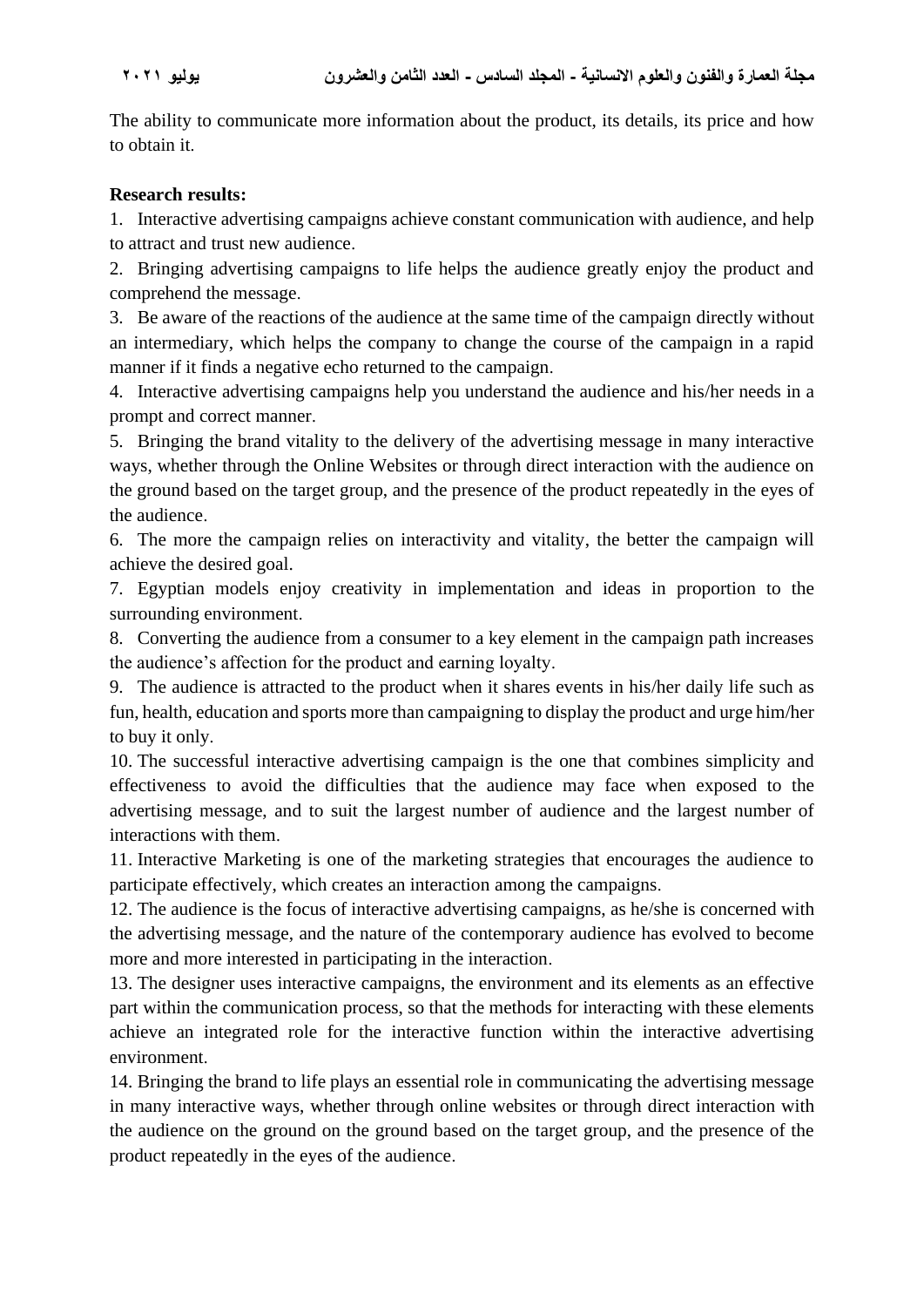# **Research Recommendations :**

## **Recommendations to academic bodies working in the field of advertising:**

1. Making educational workshops and seminars for students and designers with professors of interactive advertising design, to direct them towards planning and designing interactive advertising campaigns within the Arab Republic of Egypt.

2. The importance of cooperation with companies and institutions working in the design of interactive advertising campaigns, in order for the student to combine academic study with how to implement it on the ground.

3. The necessity of heading for more research studies related to interactive advertising campaigns, and how to give them vitality so that the academic study and practical study are in one direction .

## **Recommendations to companies and institutions working in the field of advertising:**

4. Corporate interest in interactive and social events that surround the audience of social, cultural and sports events.

5. Do marketing research on the brand with the advertising campaign to be designed and its relationship with the audience, to benefit from it in achieving the campaign goals and reaching the audience in all possible ways .

6. Provide sufficient time for Brain Storming between designers and staff, to exchange ideas and information and to choose from them the most appropriate for the target audience and the goal of the campaign.

## **Recommendations to graphic designers:**

7. Designers and staff in the field of interactive campaign design should harness the maximum energy of modern technologies to achieve the communication goals of the campaign.

8. Attention to interactive methods, whether through online websites or direct interaction with the audience on the ground on the interactive advertising campaigns, which achieves a great speed in echo feedback and satisfies the audience's desires .

9. Knowing all the new methods and technological developments, and how to exploit them on the ground.

10. Consider the social and cultural conditions of the intended audience in order to achieve the maximum degree of interactive communication between the producer and the audience .

#### **Research Summary:**

The vitality of the interactive advertising campaigns has become the basis for successful advertising campaigns, and the message is delivered to the target audience in a better way, which encourages the designer to go in this direction, creativity in it and innovation in many interactive ways that suit every category of audience categories, where there is fertile soil in this direction. The Egyptian audience who is willing to accept all that is new in an interactive, creative way more than the product was offered to him/her as a product only. The company wants to increase its purchasing power, provided that it is serial and easy and carries an aesthetic character so it accepts and interacts with it and expands its perception, and even drives it to change its behavior for the better .